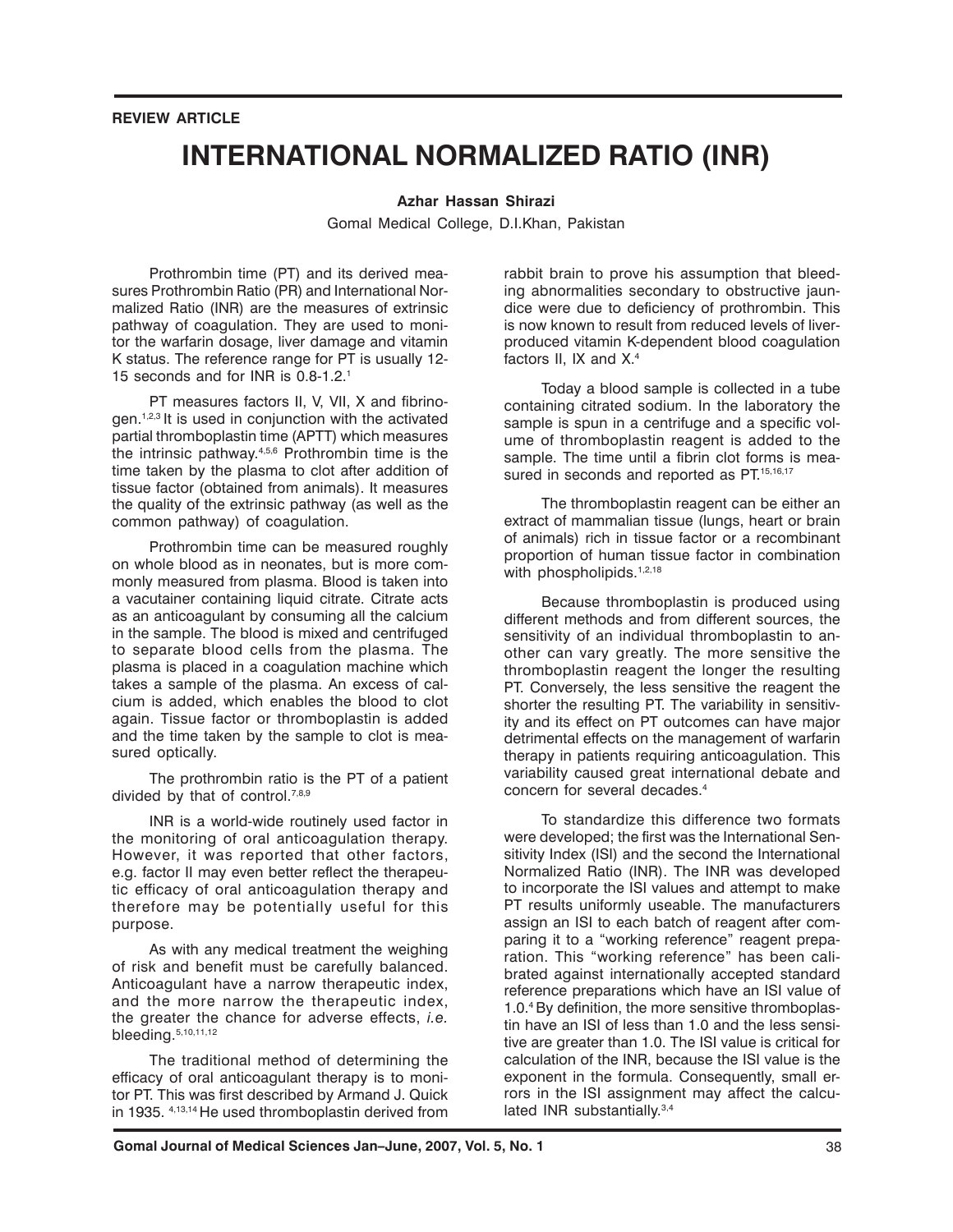To resolve the problem of variable PT, the use of INR has been recommended for monitoring the oral anticoagulant therapy. This recommendation is supported by the American College of Chest Physicians, the National Heart Lung and Blood Institute and the British Society for Hematology.16,19,20

INR is simply a mathematical calculation that corrects for the variability in PT results attributable to the variable sensitivities (ISI) of the thromboplastin agents used by laboratories. Because of differences between different batches and manufacturers of tissue factor the INR was devised to standardize the results. Each manufacturer gives an ISI (International Sensitivity Index) for any tissue factor they make. This ISI says how their tissue factor compares to that of other companies.

INR is the ratio of a patient's prothrombin time to a normal control sample, raised to the power of the ISI

$$
INR \qquad \frac{PT_{test}}{PT_{normal}}
$$

Prothrombin time ratio (PTR) is the patient's observed PT (in seconds) divided by laboratory's calculated mean normal PT (in seconds).10,20,21

A target INR range of 2.0 to 3.0 is recommended for most indications, such as the treatment or prophylaxis of deep vein thrombosis (DVT), prevention of further clotting in MI's and other preventive measures for patients with atrial fibrillation. An INR of 2.5 to 3.5 is recommended for patients with prosthetic heart valves.<sup>16,22</sup>

Using the INR in other medical conditions, such as coagulopathy or liver disease has not been deemed appropriate because INR was originally developed to monitor anticoagulant therapy. Despite its usefulness during routine monitoring of warfarin therapy, the use of INR for monitoring during the induction phase of therapy has not been fully supported.<sup>1,2</sup> Reliability is lost during the initial days of therapy because of the varying rates of plasma clearance of vitamin K-dependent clotting factors. These factors are what the thromboplastin reagents are sensitive to and in turn what the INR and PTR are actually reporting. In addition, individual thromboplastin reagents vary in their sensitivities to the vitamin K-dependent clotting factors.4,15,23

The INR system can be precise and valid when a sensitive thromboplastin and manual method of clot detection are used. However, it loses precision and accuracy when used to convert PT ratios obtained with less-sensitive thromboplastin reagents or when automated clot detection systems are used. These problems can be avoided by using reagents with low ISI and proper calibration of machinery.<sup>10,24</sup>

Although the INR system is far from perfect, it is the only practical solution currently available. With all its faults, it is much better than an unadjusted PT system.

An INR is useful in monitoring the impact of oral anticoagulants such as warfarin (coumadin). Patients with atrial fibrillation often take anticoagulant medications to protect against clots that can cause thromboembolic strokes. While taking warfarin, patients have regular blood tests to monitor their blood coagulation status by testing INR.

In healthy people, the INR is about 1.0. For patients on anticoagulants, the INR typically should be between 2.0 and 3.0 for patients with atrial fibrillation, or between 3.0 and 4.0 for patients with mechanical heart valves. However, the ideal INR must be individualized for each patient. 8,24,25

An INR can be too high; a number greater than 4.0 may indicate that blood is clotting too slowly, creating a risk of uncontrolled bleeding. An INR less than 2.0 may not provide adequate protection from clotting.

Among various vitamin K-dependent plasma proteins, the coagulation factors II, VII and X showed the most significant association with INR. Of these variables, the two-component model, including factors II and VII deserves special attention, as it largely explains the overall variability observed in INR estimates.26

Some substances such as alcohol can affect the PT/INR. Antibiotics, aspirin, and cimetidine can increase the PT/INR. Barbiturates, oral contraceptives, hormone-replacement therapy (HRT) and vitamin K either in a multivitamin or liquid nutrition supplement can decrease PT. Certain foods (such as beef and pork liver, green tea, broccoli, chickpeas, kale, turnip greens, and soybean products) contain large amounts of vitamin K and can alter the PT results.

# **REFERENCES**

- 1. Hirsh J, et al. Oral Anticoagulants. Chest 2001; 119: 85-215.
- 2. Poller L, Keown M, Chauhan N, Van Den Besselaar AM, Tripodi A, Shiach C, et al. ECCA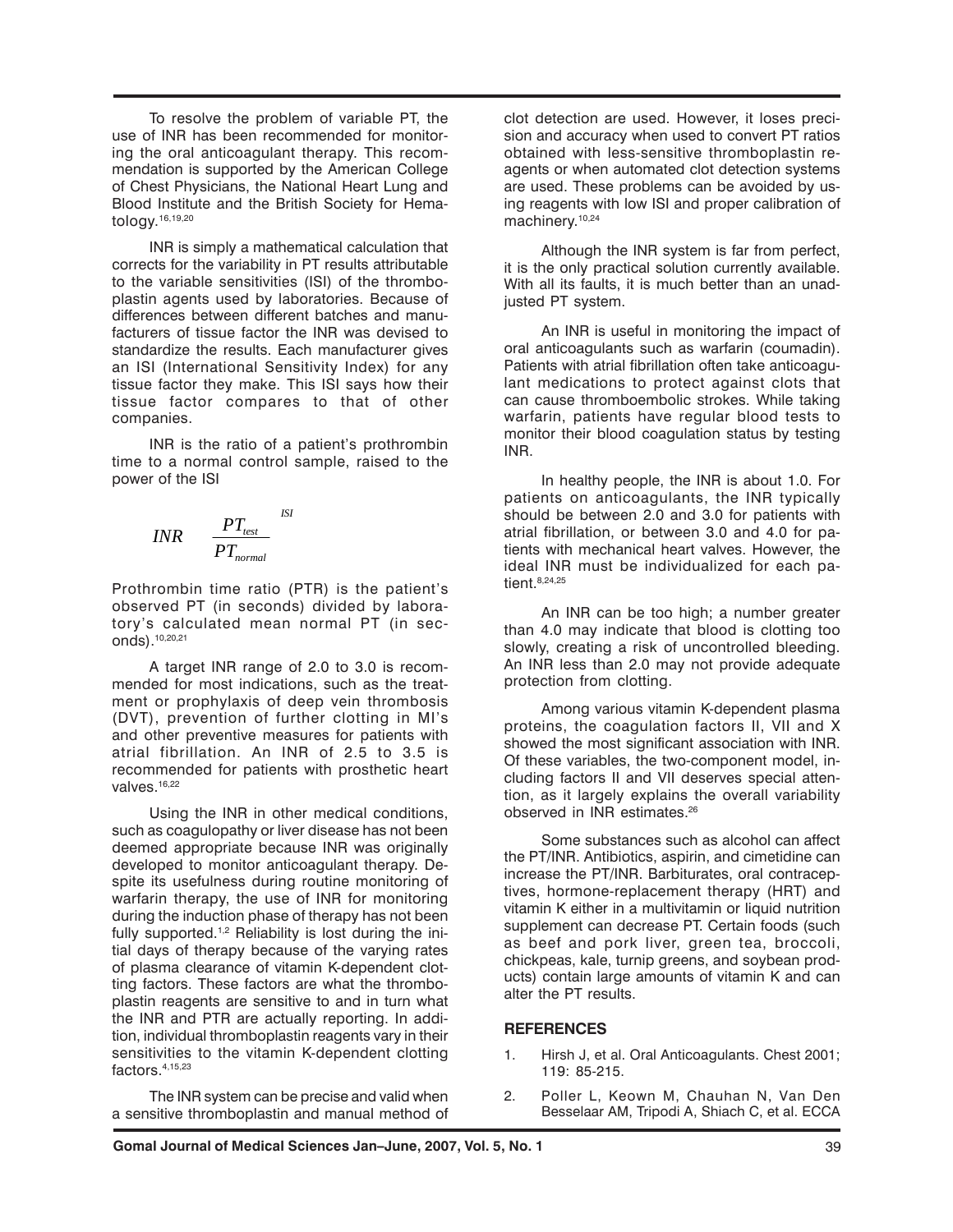Steering Group Members. European Concerted Action on Anticoagulation. Correction of displayed international normalized ratio on two point-of-care test whole-blood prothrombin time monitors (CoaguChek Mini and TAS PT-NC) by independent international sensitivity index calibration. Br J Haematol 2003; 122: 944-9.

- 3. Dager WE and White RH. Low-Molecular-Weight Heparin-Induced Thrombocytopenia in a Child. Ann Pharmacother 2004; 38: 247-50.
- 4. Florell SR and Rodgers GM. The PT and the pendulum. American Journal of Clinical Pathology 1996: 699-700.
- 5. Tripodi A, Cattaneo M, Molteni A, Cesana BM, Mannucci PM. Changes of prothrombin fragment  $1+2$  (F  $1+2$ ) as a function of increasing intensity of oral anticoagulation – considerations on the suitability of F 1  $+2$  to monitor oral anticoagulant treatment. Thromb Haemost 1998; 79:571-3.
- 6. Kumar S, Haigh JR, Tate G, Boothby M, Joanes DN, Davies JA, et al. Effect of warfarin on plasma concentrations of vitamin K dependent coagulation factors in patients with stable control and monitored compliance. Br J Haematol 1990; 74: 82-5.
- 7. Ho CH, Lin MW, You JY, Chen CC, Yu TJ: Variations of prothrombin time and international normalized ratio in patients treated with warfarin. Thromb Res 2002; 107: 277-80.
- 8. Peters RHM, van den Besselaar AM, Olthuis FM. Determination of the mean normal Hursting MJ, Becker JC, Joffrion JL, Knappenberger GD, Schwarz RP. Effect of hepatic function on the pharmacokinetics and pharmacodynamics of argatroban. Thromb Haemost 1997;178(Suppl 1): 493-4.
- 9. Ahsan A, Ahmad S, Iqbal O, Schwarz R, Knappenberger G, Joffrion J, et al. Comparative studies on the biochemical and pharmacological properties of a major metabolite of argatroban (M1). Thromb Haemost 1997; 178(Suppl 1): 92.
- 10. Trask AS, Gosselin RC, Diaz JA, Dager WE. Warfarin Initiation and Monitoring with Clotting Factors II, VII, and X. Ann Pharmacother 2004; 38: 251-6.
- 11. Hoppensteadt DA, Kahn S, Fareed J. Factor X values as a means to assess the extent of oral anticoagulation in patients receiving antithrombin drugs. Clin Chem 1997; 43: 1786-8.
- 12. Prothrombin time for assessment of international normalized ratios. Thromb Haemost 1991; 66: 442-5.
- 13. O'Brien AE, Tate GM, Shiach C. Evaluation of protein C and protein S levels during oral anti-

coagulant therapy. Clin Lab Haematol 1998; 20: 245-52.

- 14. Dager WE and White RH. Argatroban for Heparin-Induced Thrombocytopenia in Hepato-Renal Failure and CVVHD. Ann. Pharmacother 2003; 37: 1232-36.
- 15. Ortel LB. International normalized ratio (INR): an improved way to monitor oral anticoagulant therapy. Nurse Practitioner 1995; 20: 15-22.
- 16. Fenyvesi T, Joerg I, Harenberg J. Influence of Lepirudin, Argatroban, and Melagatran on Prothrombin Time and Additional Effect of Oral Anticoagulation. Clin Chem 2002; 48: 1791-4.
- 17. Zehnder JL, Hursting MJ. The prothrombin and proconvertin (P&P) assay for monitoring coumadin therapy in patients concurrently on argatroban Blood 1996; 88(Suppl 1): 174.
- 18. Spinler SA and Dager W. Comment: extensive prolongation of aPTT with argatroban in an elderly patient with improving renal function, normal hepatic enzymes, and metastatic lung cancer. Ann Pharmacother 2005; 39: 1955-6.
- 19. Nichols WL and Bowie EJW. Standardization of the prothrombin time for monitoring orally administered anticoagulant therapy with use of the international normalized ration system. Mayo Clinical Procedure 1993; 68: 897-8.
- 20. Stephens JL, Koerber JM, Mattson JC, Smythe MA. Effect of Lepirudin on the International Normalized Ratio. Ann. Pharmacother 2005; 39: 28-31.
- 21. Owren PA, Aas K. The control of dicumarol therapy and the quantitative determination of prothrombin and proconvertin. Scand J Clin Lab Invest 1951; 3: 201
- 22. Della Valle P, Crippa L, Garlando AM, Pattarini E, Safa O, Vigano D'Angelo S, D'Angelo A. Interference of lupus anticoagulants in prothrombin time assays: implications for selection of adequate methods to optimize the management of thrombosis in the antiphospholipid-antibody syndrome. Haematologica 1999; 84: 1065-74
- 23. Jerkeman A, Astermark J, Hedner U, Lethagen S, Olsson CG, Berntorp E. Correlation between different intensities of anti-vitamin K treatment and coagulation parameters. Thromb Res 2000; 98: 467-71.
- 24. Expert Committee on Biological Standardization. Requirements for thromboplastins and plasma used to control oral anticoagulant therapy. World Health Organ Tech Rep Ser 1983; 33: 81-105.